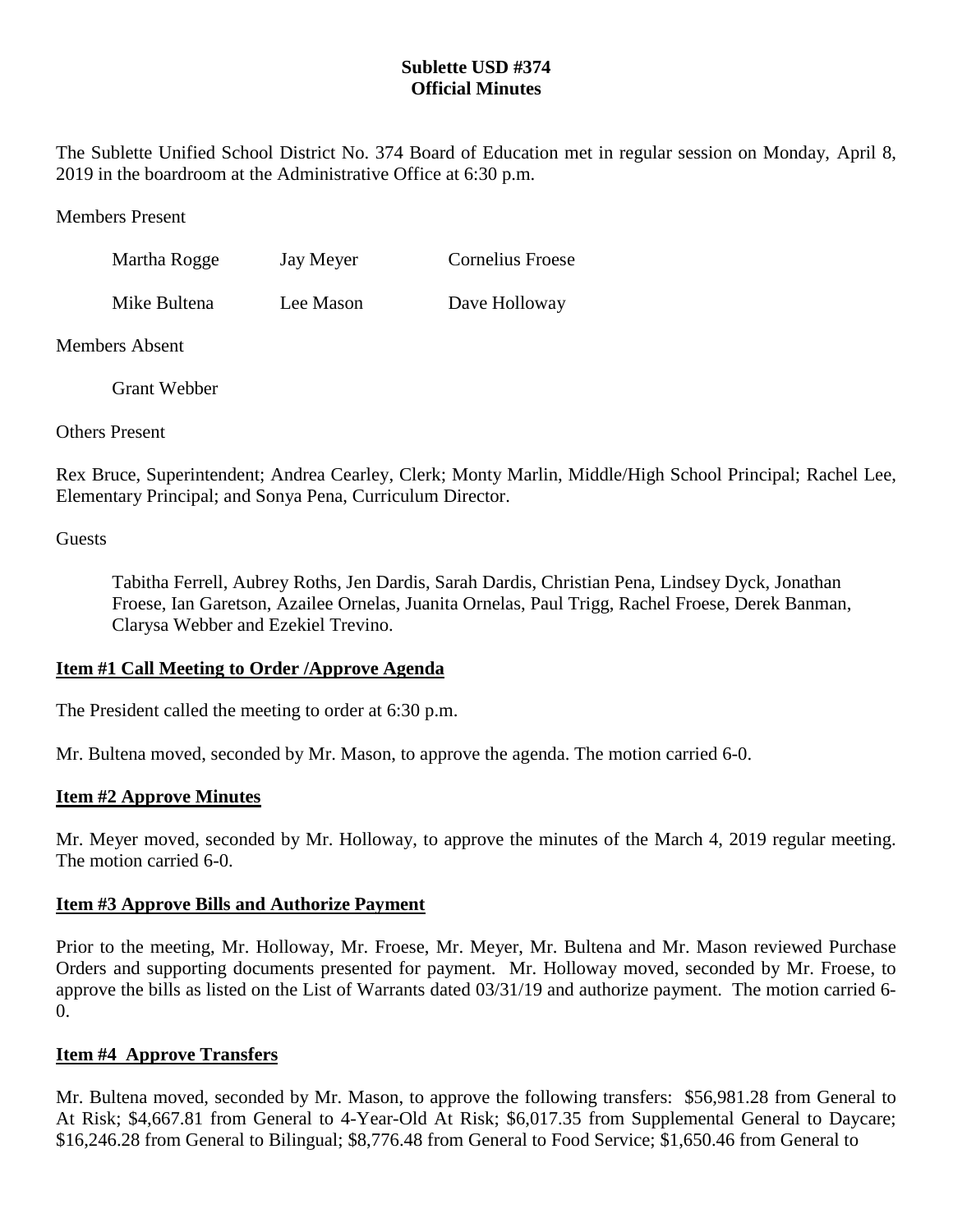Board Minutes Page 2 April 8, 2019

Professional Development; \$43,430.34 from General to Special Education; and \$1,037.74 from General to Vocational Fund. The motion carried 6-0.

## **PUBLIC FORUM**

The grade school science teachers, Tabitha Ferrell and Aubrey Roths, were present along with some of the State Science Fair students – Ian Garetson, Jonathan Froese, Lindsey Dyck, Azailee Ornelas and Sarah Dardis – who gave their project presentations to the board. They were very successful at State and of the 30 students who went to Wichita, 18 placed. The teachers and students thanked the board for allowing them to attend the State competition.

### **Reports**

### **Curriculum**

Mrs. Pena reported that the KESA Accreditation visit is set for April 17<sup>th</sup> and she invited all available board members to attend. She has been working on spending the remaining LINK Grant funds before the year end on writing materials for grades 6 thru 12, writing curriculum and needed supplies. She has also been completing the curriculum orders for math and the various other renewals for next year.

### Principals

Mrs. Lee reported April 15th is the Spring Music Concert; April 25<sup>th</sup> will be Pre-K and Kinder Round-up; April 26<sup>th</sup> is the new Kindergarten students' visitation day; and May 9<sup>th</sup> is the Grade School Musical. Mrs. Lee also thanked the Board for the opportunity to attend the State Science Fair in Wichita.

Mr. Marlin reported the 37<sup>th</sup> annual 8<sup>th</sup> grade trip to Topeka went very well. Mr. Paul Trigg, MS Social Studies teacher, along with students Rachel Froese, Christian Pena, Clarysa Webber, Ezekiel Trevino and Derek Banman were present to thank the board for sponsoring this trip once again, and they each spoke on their visits to the Eisenhower Museum, Kansas History Museum, State Capitol/dome and the Brown v. Topeka Board of Education National Historic Site. Mr. Marlin also reported Kit Griffin's Home Ec class visited St. Catherine's OB ward; Kit Griffin's 15<sup>th</sup> annual housing trip to Garden City; Regional Music was March 30<sup>th</sup> and 48 students qualified for State Music on April 27<sup>th</sup> in Salina; Second ACT test was given recently; HS Drama held April 6<sup>th</sup> was very good; Jen Dardis reported on League Art where her students took 25 projects and received 17 medals; Dylan Watson won the Student Choice award; Will Johnson's Ag classes have attended recent competitions and have placed well; and Bernie Leverett's science class recently toured the cadaver lab in Garden City and the KBI headquarters in Great Bend.

#### Activities Director

Mr. Carter was not present.

#### SWPRSC/HPEC

Mr. Bultena reported on the HPEC meeting. Mrs. Rogge reported on the SWPRSC Board meeting and announced there will be a retirement reception for Kelly Gillespie on May 1<sup>st</sup> at 1 p.m. at the Service Center. The Board also voted to extend the contract of Mike Ronen.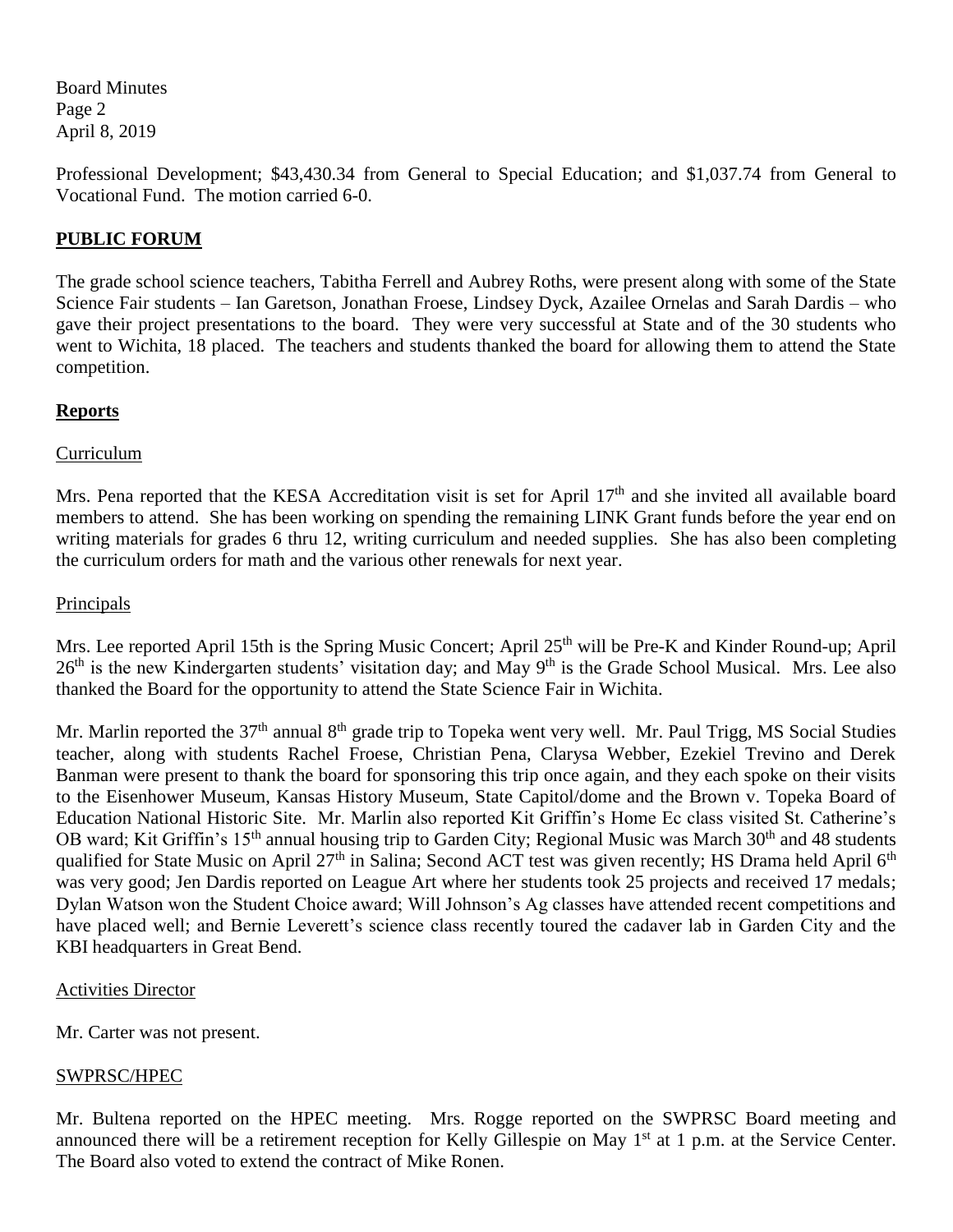Board Minutes Page 3 April 8, 2019

#### Superintendent:

Mr. Bruce reported there will be a public forum on April  $17<sup>th</sup>$  at 7 p.m. in the high school auditorium to discuss the proposed 1 mill increase of the Recreation Center Resolution. He noted that on the 2019-2020 school calendar that has been approved, an In-Service day has been added for March 23, 2020. Mr. Bruce and Mr. McMullen are looking into getting new metal siding put on the bus barns. With the addition of new classes, Will Johnson is planning to help with the construction of a new lab room in the shop area.

## **Item #5 Select Board Members to Present Diplomas**

Mrs. Rogge moved, seconded by Mr. Meyer, to have Mr. Bultena and Mr. Mason present the High School diplomas on May 11, 2019 and Mr. Froese and Mr. Webber present the  $8<sup>th</sup>$  Grade certificates on May 14, 2019. The motion carried 6-0.

## **Item #6 Executive Session - Negotiations**

Mrs. Rogge moved, seconded by Mr. Holloway, to go into executive session to discuss negotiations, to include Mr. Bruce, Mr. Marlin and Mrs. Lee in executive session, and the open meeting will resume in the boardroom at 7:45 p.m. The motion carried 6-0.

The Board reconvened to open session at 7:45 p.m.

## **Item #7 Executive Session – Non-Elected Personnel**

Mrs. Rogge moved, seconded by Mr. Holloway, to go into executive session to discuss candidates for employment, pursuant to the non-elected personnel exemption under KOMA, to include Mr. Bruce, Mr. Marlin and Mrs. Lee in executive session, and the open meeting will resume in the boardroom at 8:05 p.m. The motion carried 6-0.

The Board reconvened to open session at 8:05 p.m.

## **Item #8 Contract Approval**

Mr. Holloway moved, seconded by Mr. Bultena, to approve the contract of Caleb Reimer as High School Social Studies teacher. The motion carried 6-0.

Mr. Bultena moved, seconded by Mr. Mason, to approve the contract of Kelsey Webb as 1<sup>st</sup> grade teacher. The motion carried 6-0.

Mr. Froese moved, seconded by Mr. Mason, to approve the contract of Taryna Strydom as 3<sup>rd</sup> grade teacher. The motion carried 6-0.

Mr. Meyer moved, seconded by Mr. Holloway, to approve the contract of Emily Garcia as 5<sup>th</sup> grade teacher. The motion carried 6-0.

Mr. Meyer moved, seconded by Mr. Mason, to approve the supplemental contracts of J.D. Johnson as High School Assistant Golf coach and Amy Ball as High School Assistant Softball coach. The motion carried 6-0.